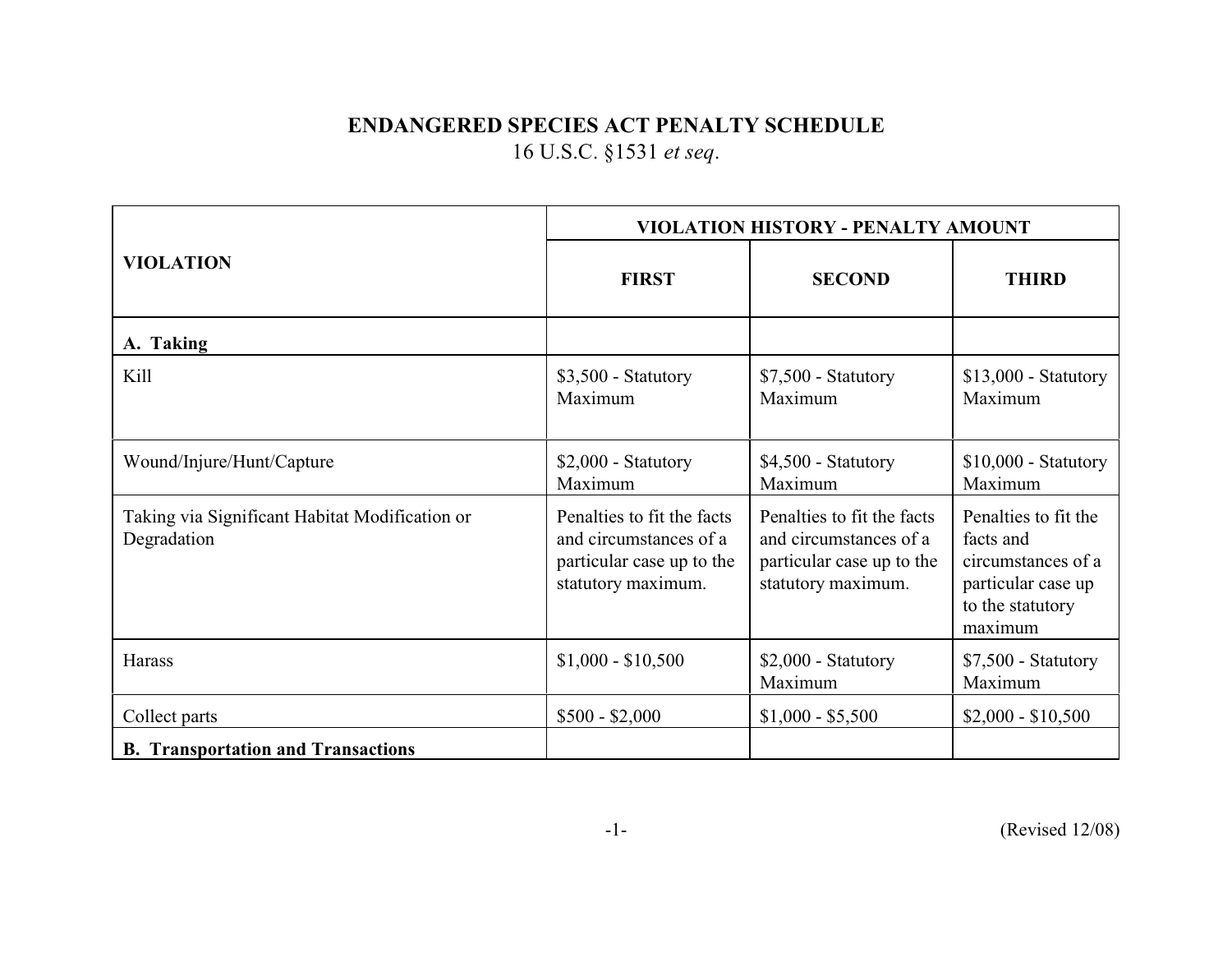|                                                                                                                                           | VIOLATION HISTORY - PENALTY AMOUNT |                                           |                                                  |
|-------------------------------------------------------------------------------------------------------------------------------------------|------------------------------------|-------------------------------------------|--------------------------------------------------|
| <b>VIOLATION</b>                                                                                                                          | <b>FIRST</b>                       | <b>SECOND</b>                             | <b>THIRD</b>                                     |
| Import/Export                                                                                                                             | $$500 - $4,000$                    | $$2,000 - $15,000$                        | $$7,500$ - Statutory<br>Maximum                  |
| Possess, deliver, carry, transport, sell or ship illegally<br>taken threatened or endangered species in interstate or<br>foreign commerce | $$3,500$ - Statutory<br>Maximum    | $$7,500$ - Statutory<br>Maximum           | $$13,000$ - Statutory<br>Maximum                 |
| Deliver, receive, carry, transport, sell or ship<br>threatened or endangered species in interstate or<br>foreign commerce                 | $$500 - $3,000$                    | $$1,500 - $10,500$                        | \$5,500 - Statutory<br>Maximum                   |
| <b>C.</b> Other Violations                                                                                                                |                                    |                                           |                                                  |
| Trade in violation of CITES                                                                                                               | $$500 - $2,500$                    | $$1,500 - $10,500$                        | $$5,500$ - Statutory<br>Maximum                  |
| Violate certificate of exemption regulations                                                                                              | $$500 - $2,500$                    | $$1,500 - $10,500$                        | \$5,500 - Statutory<br>Maximum                   |
| Violate the conditions of a permit issued for research<br>or propagation                                                                  | $$100 - $1,500$                    | \$500-\$2,500 and/or<br>permit revocation | $$2,000 - $4,000$<br>and/or permit<br>revocation |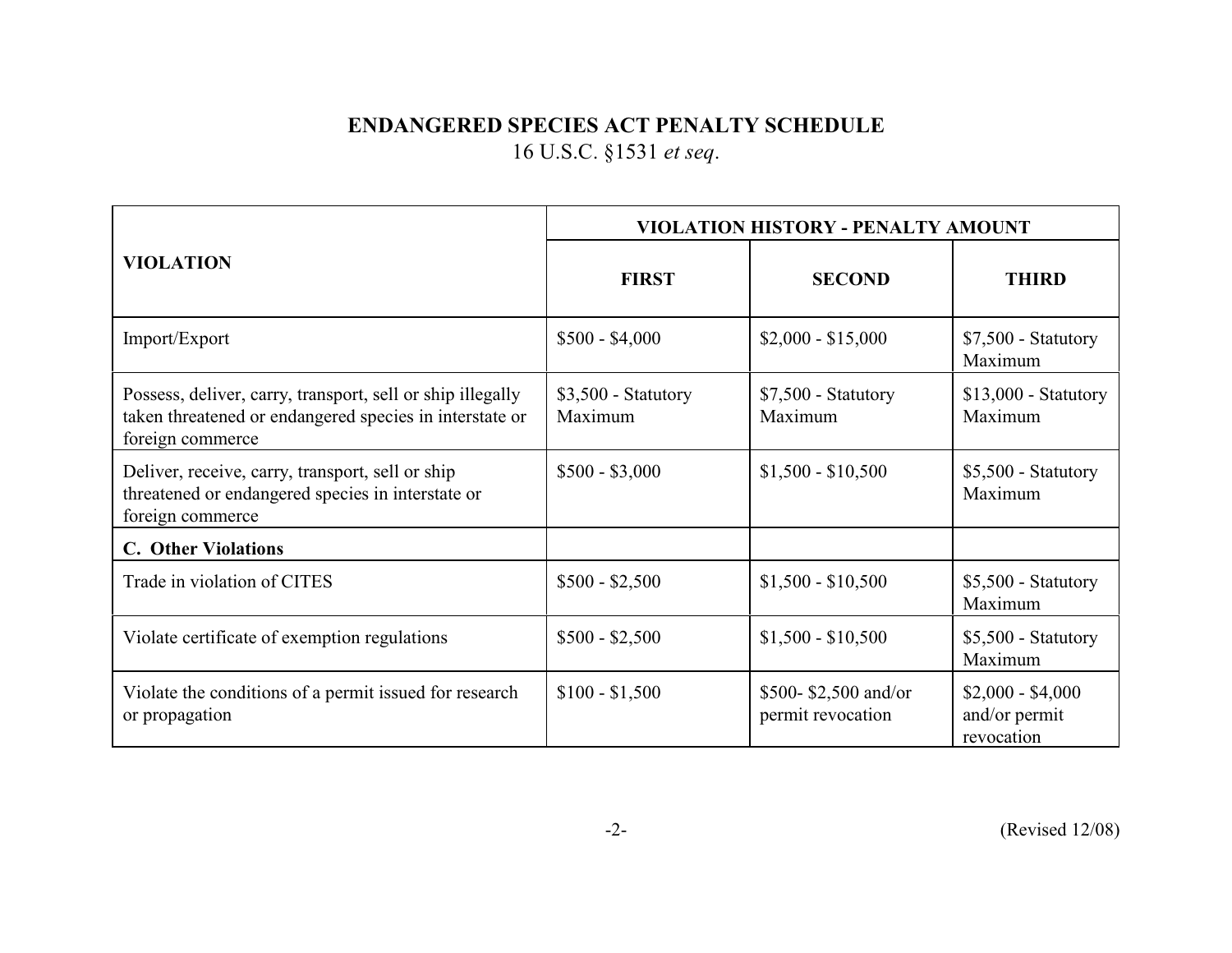|                                                                                       | VIOLATION HISTORY - PENALTY AMOUNT                                                                                 |                                                                                                                    |                                                                                                                          |
|---------------------------------------------------------------------------------------|--------------------------------------------------------------------------------------------------------------------|--------------------------------------------------------------------------------------------------------------------|--------------------------------------------------------------------------------------------------------------------------|
| <b>VIOLATION</b>                                                                      | <b>FIRST</b>                                                                                                       | <b>SECOND</b>                                                                                                      | <b>THIRD</b>                                                                                                             |
| Violate distance restrictions – watchable wildlife                                    |                                                                                                                    |                                                                                                                    |                                                                                                                          |
| Commercial                                                                            | $$1000 - $3,500$                                                                                                   | $$2,000 - $6,500$                                                                                                  | $$3,500 - $9,500$                                                                                                        |
| Non-Commercial                                                                        | $$500 - $1000$                                                                                                     | $$1000 - $1,500$                                                                                                   | $$1,500 - $3,000$                                                                                                        |
| Failure to maintain records as required by federal<br>regulation or permit            | $$1,500 - $8,500$                                                                                                  | $$2,000 - $13,000$ and/or<br>permit sanction                                                                       | \$2,500 - Statutory<br>Maximum and/or<br>permit sanction                                                                 |
| Failure to allow inspection of records as required by<br>federal regulation or permit | $$1,500 - $8,500$                                                                                                  | $$2,000 - $13,000$ and/or<br>permit sanction                                                                       | \$2,500 - Statutory<br>Maximum and/or<br>permit sanction                                                                 |
| Fail to comply with the terms and conditions of an<br>incidental take permit          | Revocation and<br>penalties to fit facts and<br>circumstances of the<br>particular case up to<br>statutory maximum | Revocation and<br>penalties to fit facts and<br>circumstances of the<br>particular case up to<br>statutory maximum | Revocation and<br>penalties to fit<br>facts and<br>circumstances of<br>the particular case<br>up to statutory<br>maximum |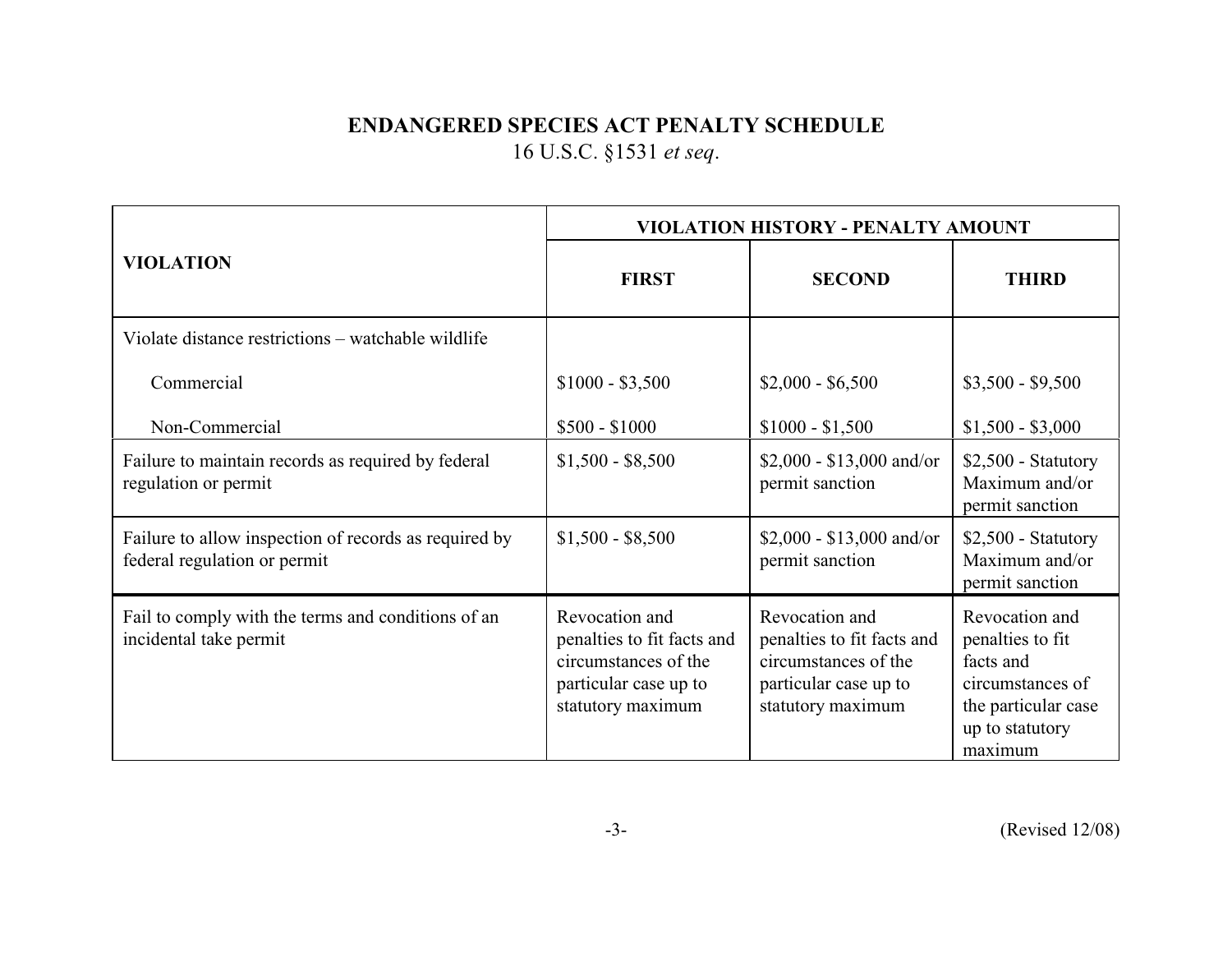|                                                                                                                | VIOLATION HISTORY - PENALTY AMOUNT |                                  |                                  |
|----------------------------------------------------------------------------------------------------------------|------------------------------------|----------------------------------|----------------------------------|
| <b>VIOLATION</b>                                                                                               | <b>FIRST</b>                       | <b>SECOND</b>                    | <b>THIRD</b>                     |
| D. Southeast Region - Turtle Excluder Devices                                                                  |                                    |                                  |                                  |
| Failure to comply with all applicable regulations.                                                             | $$1,500 - $8,500*$                 | $$2,000$ - Statutory<br>Maximum* | \$3,000-Statutory<br>Maximum*    |
| Possess fish or wildlife in violation.                                                                         | $$1,500 - $8,500*$                 | $$2,000$ - Statutory<br>Maximum* | $$2,500$ - Statutory<br>Maximum* |
| Failure to follow sea turtle handling and resuscitation<br>requirements/possess a sea turtle contrary to such. | $$1,500 - $8,500$                  | $$2,000$ - Statutory<br>Maximum  | $$2,500$ - Statutory<br>Maximum  |
| Fail to comply with enforcement provisions.                                                                    | $$1,500 - $8,500$                  | \$2,000 - Statutory<br>Maximum   | $$2,500$ - Statutory<br>Maximum  |
| Refuse to allow a boarding, entry to an area of custody,<br>inspection.                                        | $$1,500 - $8,500$                  | \$2,000 - Statutory<br>Maximum   | \$2,500 - Statutory<br>Maximum   |
| Dump fish or other matter (including nets or other<br>gear).                                                   | $$1,500 - $8,500$                  | \$2,000 - Statutory<br>Maximum   | $$2,500$ - Statutory<br>Maximum  |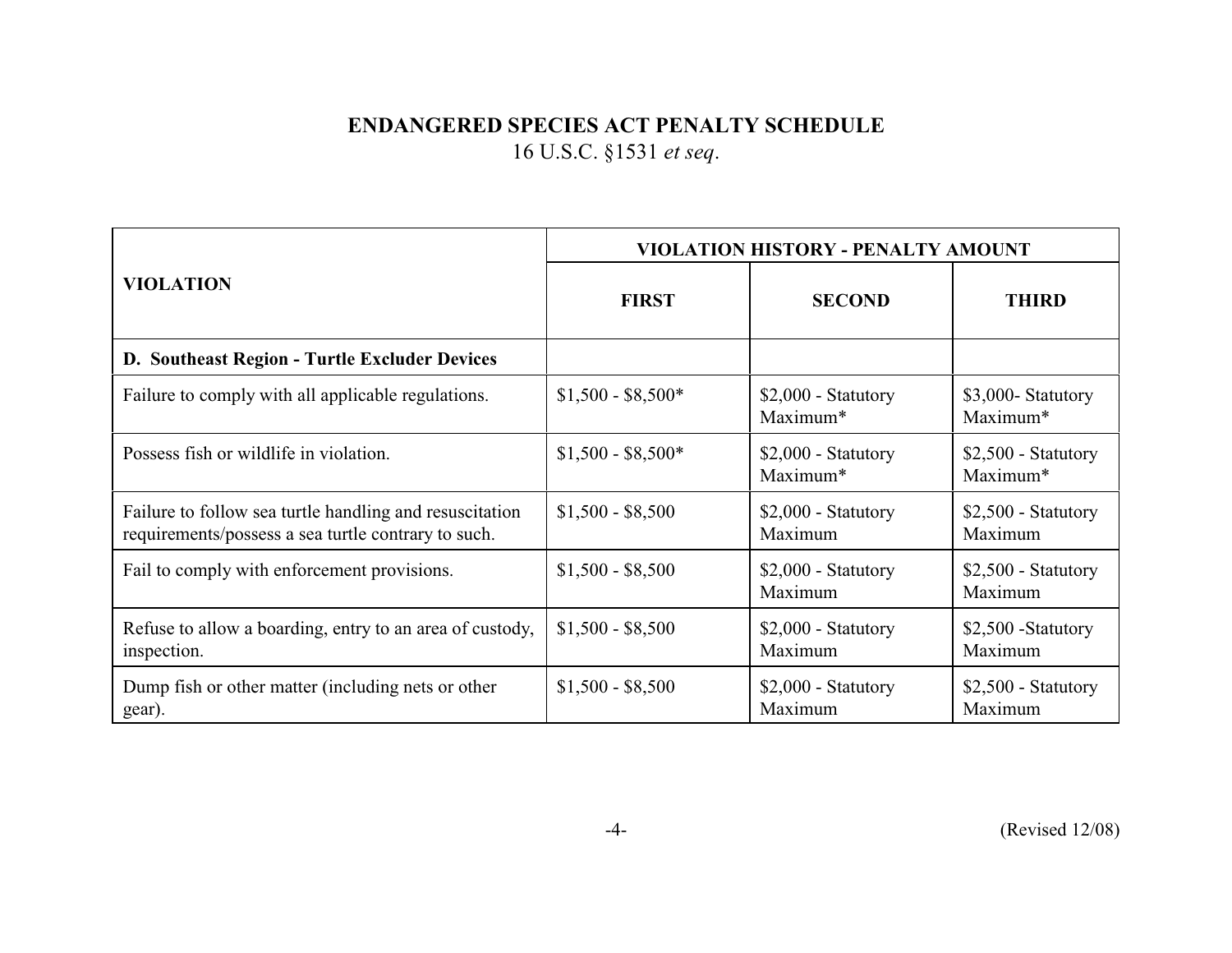|                                                                                                                           | VIOLATION HISTORY - PENALTY AMOUNT |                                 |                                  |
|---------------------------------------------------------------------------------------------------------------------------|------------------------------------|---------------------------------|----------------------------------|
| <b>VIOLATION</b>                                                                                                          | <b>FIRST</b>                       | <b>SECOND</b>                   | <b>THIRD</b>                     |
| Interfere with an investigation, interfere with the<br>apprehension of another, resist arrest, make a false<br>statement. | $$1,500 - $8,500$                  | $$2,000$ - Statutory<br>Maximum | $$2,500$ - Statutory<br>Maximum  |
| Attempt to do, solicit another to do, or cause to be<br>done, any of the violations.                                      | $$1,500 - $8,500$                  | $$2,000$ - Statutory<br>Maximum | \$2,500-Statutory<br>Maximum     |
| Sell, barter, trade or offer to sell, barter, or trade a non-<br>approved TED.                                            | $$1,500 - $8,500$                  | $$2,000$ - Statutory<br>Maximum | $$2,500$ - Statutory<br>Maximum  |
| E. Steller Sea Lions - Alaska                                                                                             |                                    |                                 |                                  |
| Approach designated rookery or haulout in buffer area<br>or on land                                                       | $$2,500 - $10,500$                 | $$5,500 - $21,500$              | $$10,500$ - Statutory<br>Maximum |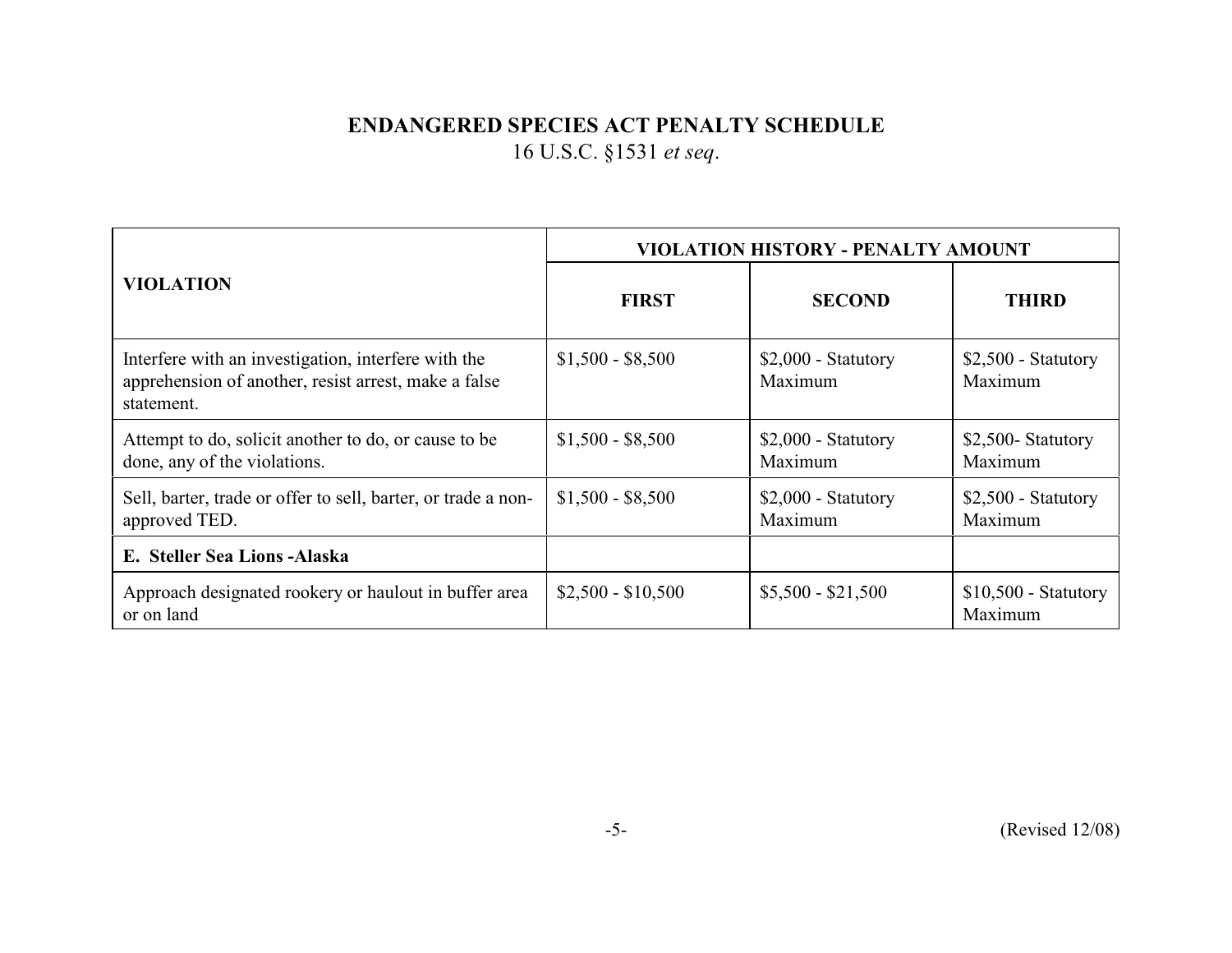|                                                                                                         | <b>VIOLATION HISTORY - PENALTY AMOUNT</b>                             |                                                                        |                                                                                        |
|---------------------------------------------------------------------------------------------------------|-----------------------------------------------------------------------|------------------------------------------------------------------------|----------------------------------------------------------------------------------------|
| <b>VIOLATION</b>                                                                                        | <b>FIRST</b>                                                          | <b>SECOND</b>                                                          | <b>THIRD</b>                                                                           |
| Discharge firearm within 100 yards of sea lion                                                          |                                                                       |                                                                        |                                                                                        |
| - Commercial                                                                                            | $$1,500 - $10,500$                                                    | $$3,250 - $16,500$                                                     | $$9,500$ - Statutory<br>ľ                                                              |
| - Non-commercial                                                                                        | $$1,000 - $10,500$                                                    | $$2,000 - $16,500$                                                     | $$7,500$ - Statutory<br>Maximum                                                        |
| Fish within designated rookery or haul-out buffer area                                                  | $$5,500 - $10,500$<br>plus forfeiture of catch<br>or equivalent value | $$10,500 - $21,500$<br>plus forfeiture of catch<br>or equivalent value | $$21,500$ - Statutory<br>Maximum<br>plus forfeiture of<br>catch or equivalent<br>value |
| F. North Atlantic Right Whales                                                                          |                                                                       |                                                                        |                                                                                        |
| Violations of speed restrictions by vessels greater than<br>or equal to 65ft (19.8 m) in overall length | $$2,500 - $5,500$                                                     | $$5,000 - $8,000$                                                      | \$7,500 - Statutory<br>Maximum                                                         |

-6- (Revised 12/08)